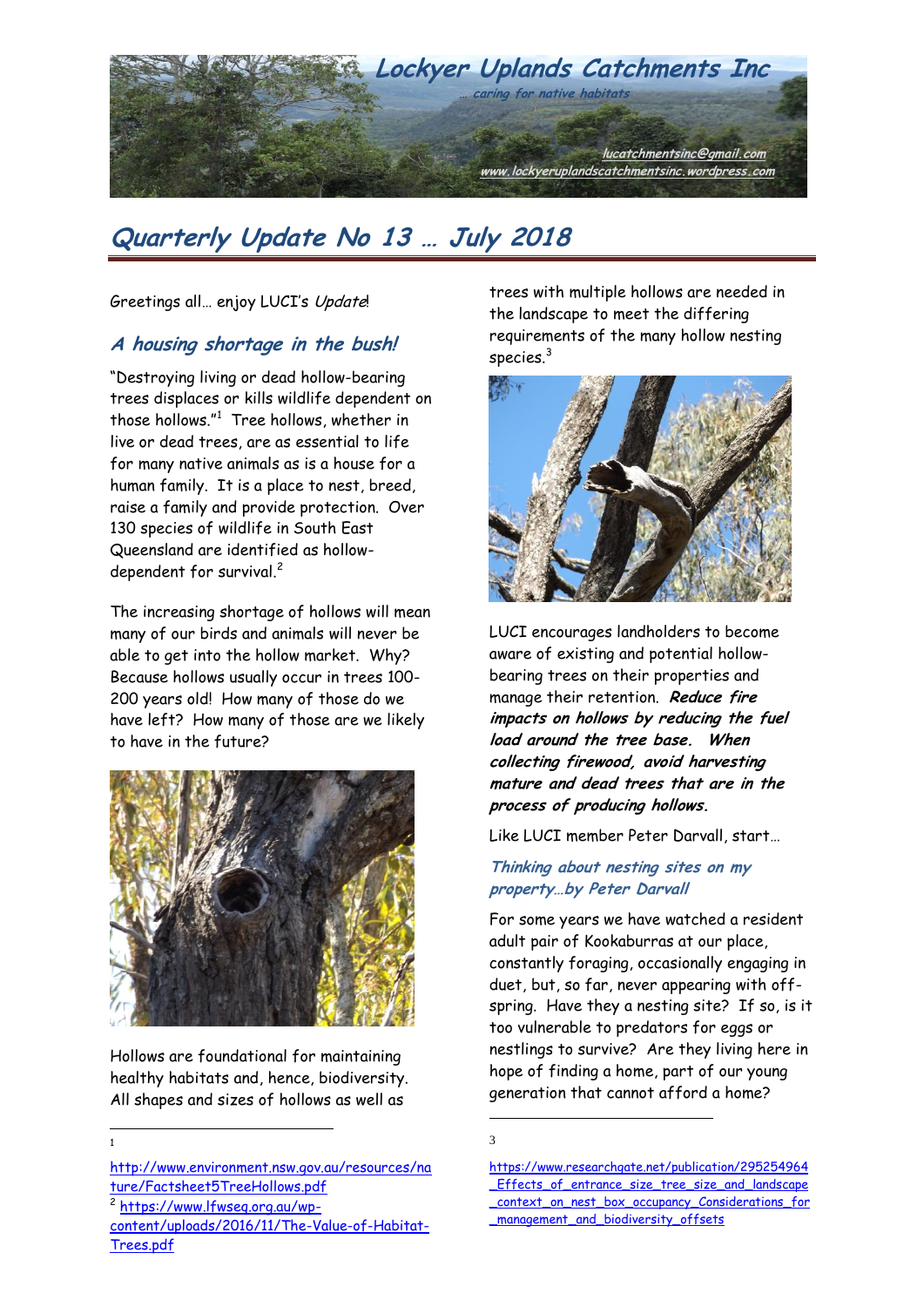A pair of Pale Headed Rosellas lives near our northern boundary, sometimes appearing in a group of three to five. Presumably they are breeding successfully, if irregularly, and have an adequate nesting site, or sites. It could well be they have found a hollow in an old strainer post; a habit described by a Land for Wildlife (LfW) member in the October 2016 LfW Newsletter.<sup>4</sup>

A pair of Wood Duck regularly grazes the roadside near our northern boundary in the same area as the Rosellas. With semipermanent water within a few hundred metres, I am fairly sure they have nested locally as, at times, they are accompanied by a few immature birds. Wood ducks nest in tree holes near or above water, often using the same site  $5$ 

Various small species of Gliders and Bats occur locally and have been observed seeking shelter in crevices, under bark and in ceilings where "squeeze-in" access is available.

The above are examples of very limited local populations. The question is, of course, if there were more hollows to choose from, would there be more dense populations?

#### What do we know about nest site replacement?

Ecologists, David Lindenmayer and colleagues, monitored a nest box project designed to offset environmental damage caused by widening of part of the Hume Highway<sup>6</sup>. The highway developers had to comply only to the extent of installing nest boxes. Effectiveness was not a requirement. The ecologists note their concerns that offsetting is increasingly misused and abused. The offset project

<sup>4</sup> https://www.lfwseg.org.au/wp-

 $\overline{a}$ 

was a total \$200,000/60 next boxes failure, which does nothing for the public's faith in offsetting! Another study of 144 nest boxes with six different entrance sizes situated in four different landscape contexts found the boxes had limited effectiveness as a substitute for natural hollows.<sup>7</sup>

A number of councils in South East Queensland are addressing nesting site replacement via the use of nest boxes. Brisbane City Council used "artificial trees" (multiple nest boxes on poles) in an offset revegetation project<sup>8</sup> while Gold Coast City Council has embarked on a program to create "new" hollows in suitable living tree to counter habitat loss through development.<sup>9</sup> While initial results from both Council exercises are said to be promising, medium to long-term effects are yet to be established.

Lockyer Valley Regional Council recently sponsored a Land for Wildlife event, which included a session on nest boxes presented by Alan and Stacey Franks of Hollow Log Homes<sup>10</sup>. Alan emphasised the knowledge to be gained from properly conducted and monitored nest box projects. Of particular interest was his report of a ten year monitoring exercise in a forest red gum revegetation project, where two vertebrate species not previously known to breed in the area were using the boxes. Previous survey methods had missed them.

The LfW Queensland Note A2 on nest boxes provides a comprehensive overview on hollows as a critical habitat requirement.

[content/uploads/2016/11/Land-for-Wildlife-](https://www.lfwseq.org.au/wp-content/uploads/2016/11/Land-for-Wildlife-Newsletter-Oct2016.pdf)[Newsletter-Oct2016.pdf](https://www.lfwseq.org.au/wp-content/uploads/2016/11/Land-for-Wildlife-Newsletter-Oct2016.pdf)

<sup>5</sup> [https://australianmuseum.net.au/australian-wood](https://australianmuseum.net.au/australian-wood-duck)[duck](https://australianmuseum.net.au/australian-wood-duck)

<sup>6</sup> [https://theconversation.com/the-plan-to-protect](https://theconversation.com/the-plan-to-protect-wildlife-displaced-by-the-hume-highway-has-failed-78087)[wildlife-displaced-by-the-hume-highway-has-failed-](https://theconversation.com/the-plan-to-protect-wildlife-displaced-by-the-hume-highway-has-failed-78087)[78087](https://theconversation.com/the-plan-to-protect-wildlife-displaced-by-the-hume-highway-has-failed-78087)

<sup>1</sup> 7

[https://www.researchgate.net/publication/295254964](https://www.researchgate.net/publication/295254964_Effects_of_entrance_size_tree_size_and_landscape_context_on_nest_box_occupancy_Considerations_for_management_and_biodiversity_offsets) [\\_Effects\\_of\\_entrance\\_size\\_tree\\_size\\_and\\_landscape](https://www.researchgate.net/publication/295254964_Effects_of_entrance_size_tree_size_and_landscape_context_on_nest_box_occupancy_Considerations_for_management_and_biodiversity_offsets) [\\_context\\_on\\_nest\\_box\\_occupancy\\_Considerations\\_for](https://www.researchgate.net/publication/295254964_Effects_of_entrance_size_tree_size_and_landscape_context_on_nest_box_occupancy_Considerations_for_management_and_biodiversity_offsets) [\\_management\\_and\\_biodiversity\\_offsets](https://www.researchgate.net/publication/295254964_Effects_of_entrance_size_tree_size_and_landscape_context_on_nest_box_occupancy_Considerations_for_management_and_biodiversity_offsets)

<sup>8</sup> [https://www.lfwseq.org.au/wp-](https://www.lfwseq.org.au/wp-content/uploads/2018/01/LFW_Newsletter_Jan2018_web.pdf)

[content/uploads/2018/01/LFW\\_Newsletter\\_Jan2018\\_](https://www.lfwseq.org.au/wp-content/uploads/2018/01/LFW_Newsletter_Jan2018_web.pdf) [web.pdf](https://www.lfwseq.org.au/wp-content/uploads/2018/01/LFW_Newsletter_Jan2018_web.pdf)

<sup>9</sup> ABC News report July 2018

 $10$  For further information on construction and advice see the Stacey"s book "Nest Boxes for Wildlife – A Practical Guide"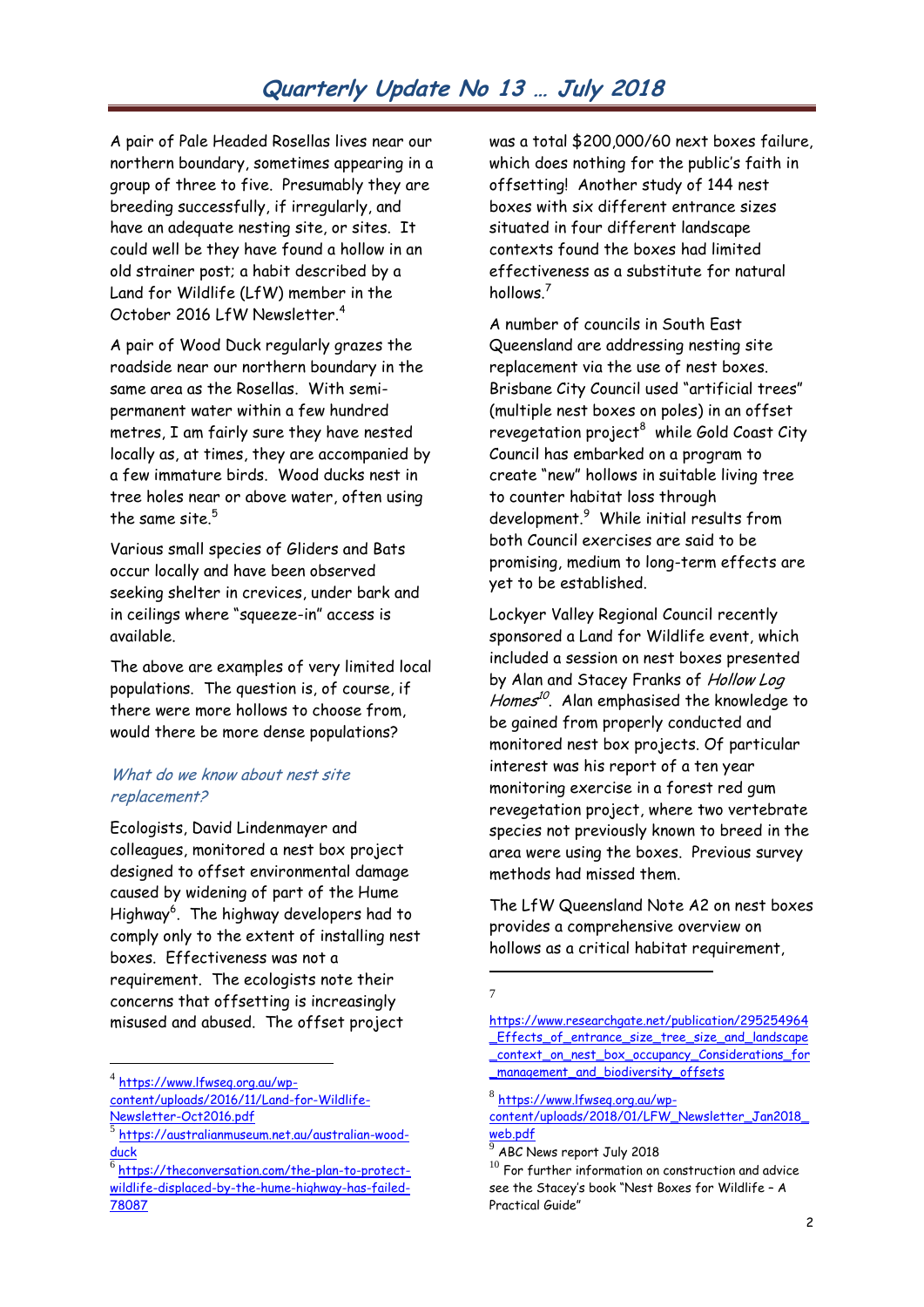the value of nest boxes, nest box requirements and the maintenance of nest boxes. $^{\rm 11}$ 

#### **What can I do?**

My area of forest regrowth, with trees up

to 25m, is too young to have hollows, but perhaps nest boxes …the opportunity is there, the ever-expanding information is there: all I need is a very long ladder and a couple more life-times!



# **Continuing our April story "why conservation matters to me"**

#### **Words and photos by LUCI member Joanne Cork**

I"m not quite sure how to explain why I value nature. I guess I love living in a natural environment. I grew up in Fordsdale, attended local schools and, after working as a teacher in Brisbane and various regional Queensland towns, returned to Fordsdale to be close to my ailing mother.

My 220ha property, Pyecroft, includes creek flats along Heifer Creek rising to



 $\overline{a}$ 

mountain tops on either side of Heifer Creek Road (now known as Gatton-Clifton Rd). Pyecroft had previously passed

through the hands of my great grandparents (John and Kate Pye), my great uncle George Pye (who married local May Vogler) and my uncle Jim Cork, before being purchased by my parents (Dick and May Cork).

My focus is not grazing or cropping, but retention of native vegetation and elimination of weeds, especially lantana and cats claw creeper. I would also like to

revegetate some mountain slopes which have been eroded through fire and subsequent heavy rain. However, we all know that this is a difficult job. I am happy that some native fauna can live on my land, though there are threats from wild pigs lately. I don"t know a lot about plants but I do know quite a bit about animals.

During my teaching career, I resurrected many birds and several animals brought to me by students.



I hope that my daughters and grandchildren will eventually enjoy living at Fordsdale, roaming over Pyecroft, the property I love.

# **Lockyer Valley Biodiversity Priorities meeting 2 nd June**

Twenty-three people attended the UQ Gatton Campus for the second meeting, convened by LUCI, of Lockyer Valley biodiversity stakeholders. The meeting was attended by Lockyer Valley Regional Council representatives (Councillor Rick Vela and Environment and Pest Coordinator, Belinda Whelband) and involved local community groups and researchers presenting overviews of their environmental activities and their knowledge of the Lockyer"s biodiversity.



Participants at the 2<sup>nd</sup> Lockyer Valley Biodiversity Priorities Meeting, UQ Gatton campus.

Participants learned about the work of Friends of Lake Apex members, their observations of bird populations at the site over the years, issues around sedimentation

<sup>11</sup> [https://www.lfwseq.org.au/wp](https://www.lfwseq.org.au/wp-content/uploads/2016/11/LFW-Note-2016_A2.pdf)[content/uploads/2016/11/LFW-Note-2016\\_A2.pdf](https://www.lfwseq.org.au/wp-content/uploads/2016/11/LFW-Note-2016_A2.pdf)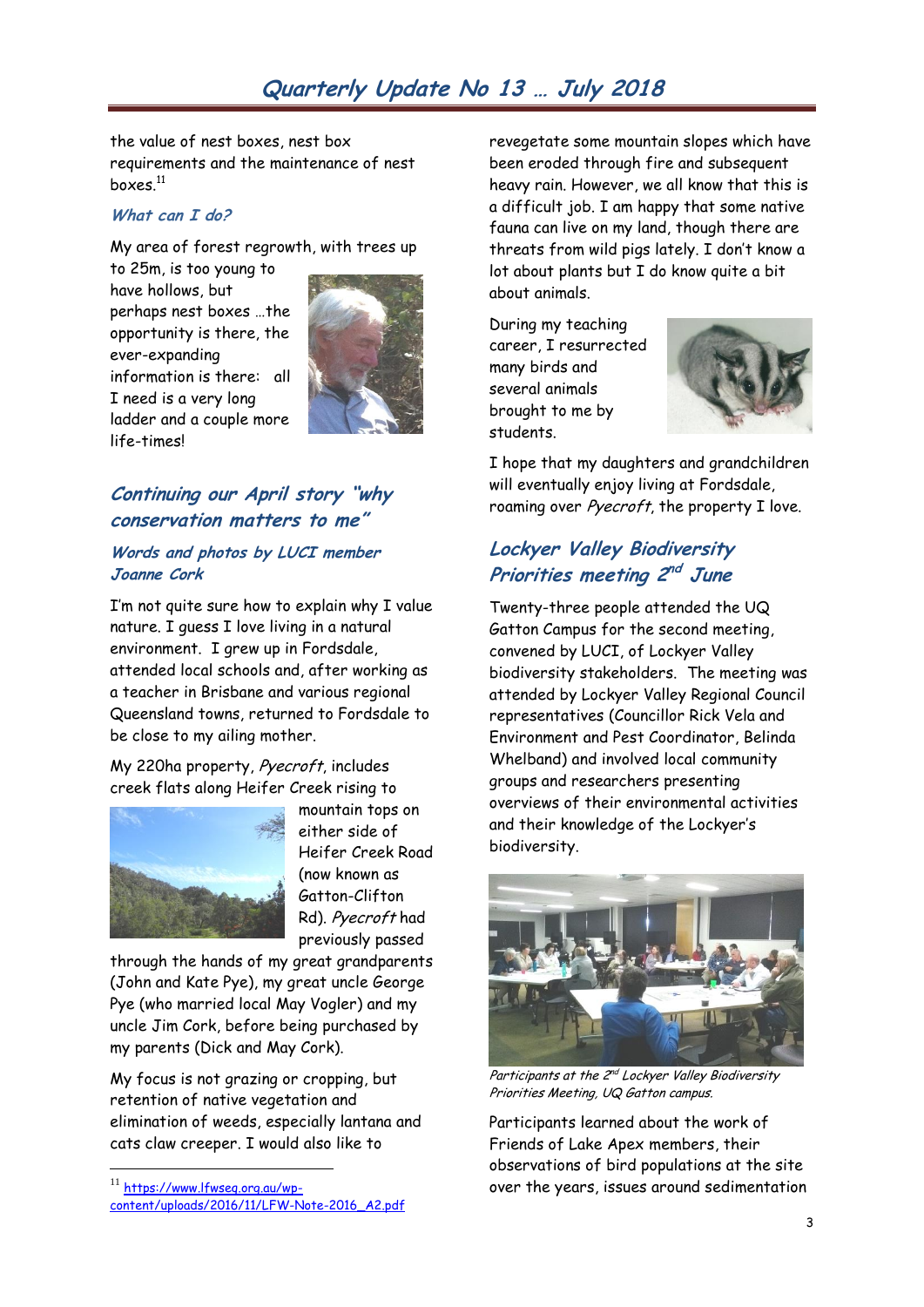run-off in the area and progress in the arboretum. LUCI"s presentation outlined members" strategy and projects for achieving landscape conservation in the Lockyer Uplands, demonstrated through landholders" Lockyer Uplands Glossy Black Cockatoo Project. Participants also learned about Lockyer Community Action's citizen science Koala project and the establishment of a long-term Glossy Black Cockatoo research and monitoring site on a member"s property. Dr Patrick Webster (UQ) described his research on mapping the distribution of Black-breasted Button-quail across Queensland and confirmed their presence in the Lockyer Valley.

Lockyer Valley Regional Council"s Belinda Whelband noted that the information presented on the day would be followed up in more detail with each group during Council"s development of a Natural Resource Management Plan for the region. A third meeting of the Biodiversity Priorities network was suggested for later in the year to be coordinated by Council stakeholders.

If you are interested in being part of this network or would like to discuss biodiversity priorities for the Lockyer please email us on [lucatchmentsinc@gmail.com](mailto:lucatchmentsinc@gmail.com)

# **LUCI Breakfast at Stockyard 24 th June**

On quite a chilly morning, 45 people arrived at the Stockyard Creek Community Hall to enjoy a wonderful breakfast spread and hear guest speaker, Dr Des Hoban. Des provided an overview of national environmental policy from the mid "60s to now, noting that there is "an expanding catalogue of issues, proliferating programs and "promotional" reporting of outputs not outcomes." He highlighted the lack of, and need for, genuine performance evaluation to be built into project design if policy is to be effective.

Des walked us through his concerns about governments" capacity for "bushcare" i.e. the protection of listed/protected species in

the bush. Des described the historical increase in numbers of endangered species. As a private citizen, Des audited the environmental performance of the combined efforts of government and land managers in pastoral areas of western Queensland. The result was a "fail" on biodiversity and a "pass" on sustainability indicators. Des proposed a model for independent (nongovernment) reporting to parliament on biodiversity and sustainability performance, as a future solution.

Des has written on these topics in his book "Bushcare. A Citizen"s Audit" (2016) and is currently planning a follow-up book. $^{12}$  LUCI thanks Des for his generosity in speaking at the breakfast and to all who made the event such a success!

## **Biodiversity Property Planning Workshop Sunday 22<sup>nd</sup> July**

LUCI conducted a workshop on property planning for biodiversity outcomes with a group of landholders representing ten properties. The aim of the workshop was to (a) increase landholders" knowledge of their property"s land type, representative flora and fauna, its landscape connections and any special considerations and (b) assist landholders develop a practical plan for biodiversity management on their property.



LVRC"s Land for Wildlife Officer, Martin Bennett, provided each landholder with a property "stewardship" folder containing a collection of contour and vegetation maps of

<u>.</u>

<sup>&</sup>lt;sup>12</sup> [http://www.deshobanbushcare.com/](http://www.npaq.org.au/event-details/may-2017-quarterly-members-meeting)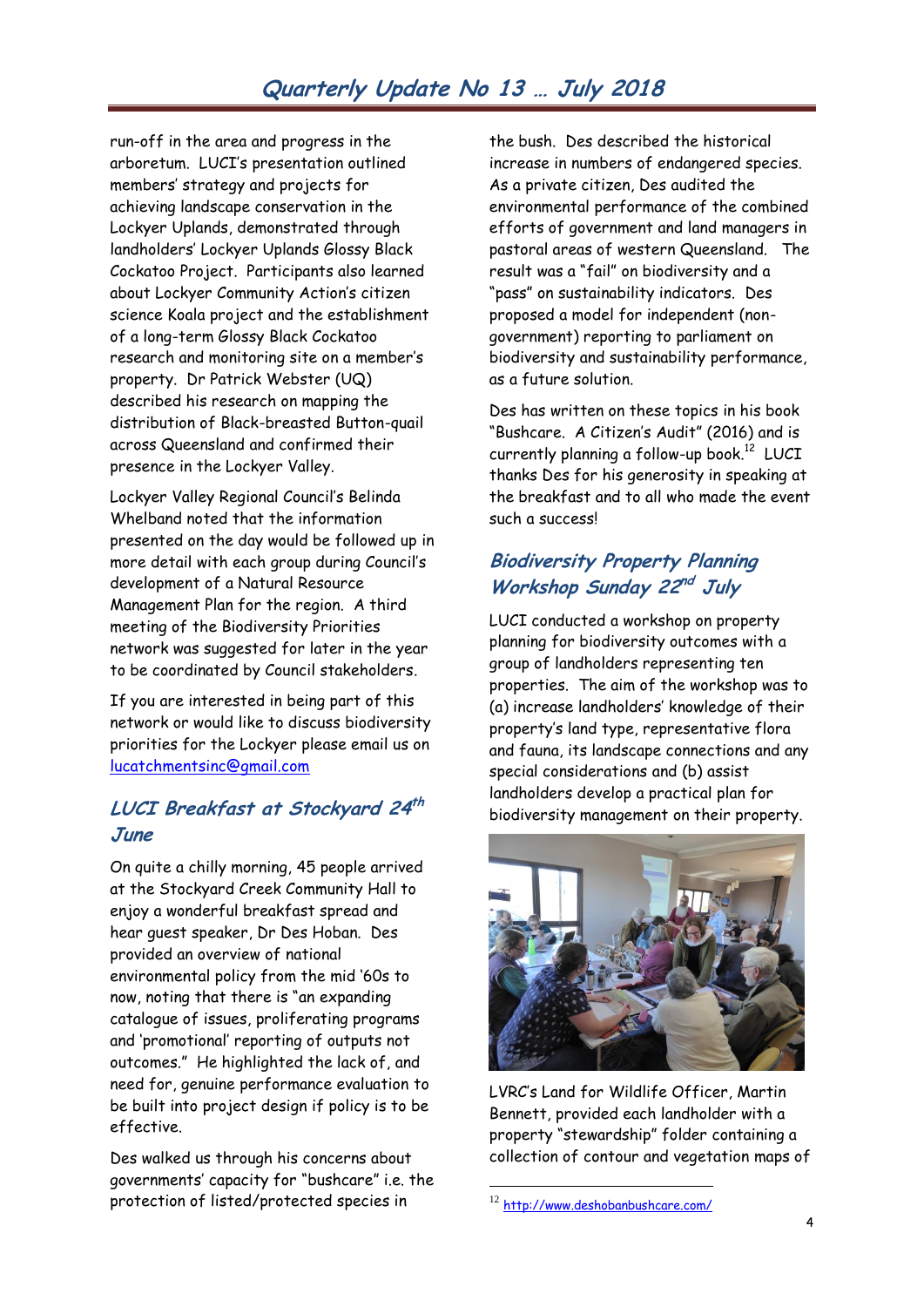their property and information on their property"s Regional Ecosystems and representative flora and fauna. Participants were also provided with a number of links to public access data bases (e.g. Wildnet, Atlas of Living Australia) for further exploration of their property"s ecological values.

The property stewardship folder also contains a number of planning exercises for landholders to complete. As a work in progress document, it would describe the history of a landholder's vision, plans, activities and results for their property over the period of ownership.

#### **Ongoing projects…**

- **Friends of Dwyers Scrub** if you have a morning to spare once a month and would like to do voluntary work, come along and help control weeds in Dwyers Scrub Conservation Park, East Egypt Road, Mount Whitestone. Our work focuses on clearing the Cats Claw from the endangered Semi-evergreen Vine Thicket areas in the Park. We usually end our morning"s work with a shared brunch. **Interested? Contact Paul Stevens 0429 880 144 or Jim Kerr 5462 6724.**
- **Lockyer Uplands Glossy Black Cockatoo Project: Phase 2** – LUCI"s Glossy Black Cockatoo (GBC) project is now in its third year and involves landholders in a range of monitoring activities on their properties from monitoring (a) the presence of GBCs, (b) evidence of GBCs feeding from presence of orts (chewed she-oak cones) and (c) the flowering and fruiting seasons of the GBC feed trees (Allocasuarina and Casuarina). The project is mentored by Dr Guy Castley of Griffith University. If you would like to join the project and help add to our knowledge of GBCs and their habitat, **contact Diane Guthrie 0413 333 681**
- **Junior Citizen Science Project**  our partnership program with Mount Sylvia SS Principal, Mark Thompson, is underway with LUCI members Chris and

Roxane contributing teaching material and mentorship on soil nutrition, good composting and non-toxic production of food. On ground activities will form part of the students" earth sciences program.

## **Local plant profile**

#### **…**by LUCI member Karen Gruner

So many of our local native plants have sharp thorns on the leaves and/or branches, and Bursaria incana, also known as the Prickly Pine (Prickly Bursaria, Frosty Bursaria), is no exception. The word "Pine" used in one of its common names is a bit misleading, because B. incana is not a pine at all. It is a small tree which grows to about six metres, and is found in dry rainforest areas. Bursarias are members of the Pittosporaceae family which among others, includes Pittosporums, (e.g. Gumbi Gumbi - Pittosporum angustifolium), and Hymenosporum (Native Frangipani).

The tiny leaves have white hairs on the underside which gives the foliage a bi-colour appearance - green on the top and silver/grey underneath. The new shoots are also hairy, and as the branches grow, they produce thorns all along the stems. The thorns are reduced in the more mature branches. In spring, sprays of sweet smelling small white star-shaped flowers appear, which are not only appealing to us, but attract many pollinating insects such as beetles, butterflies and bees.



Bursaria incana flowers with the Brown Flower Beetle (Glycyphana stolata). Photo by Martin Bennett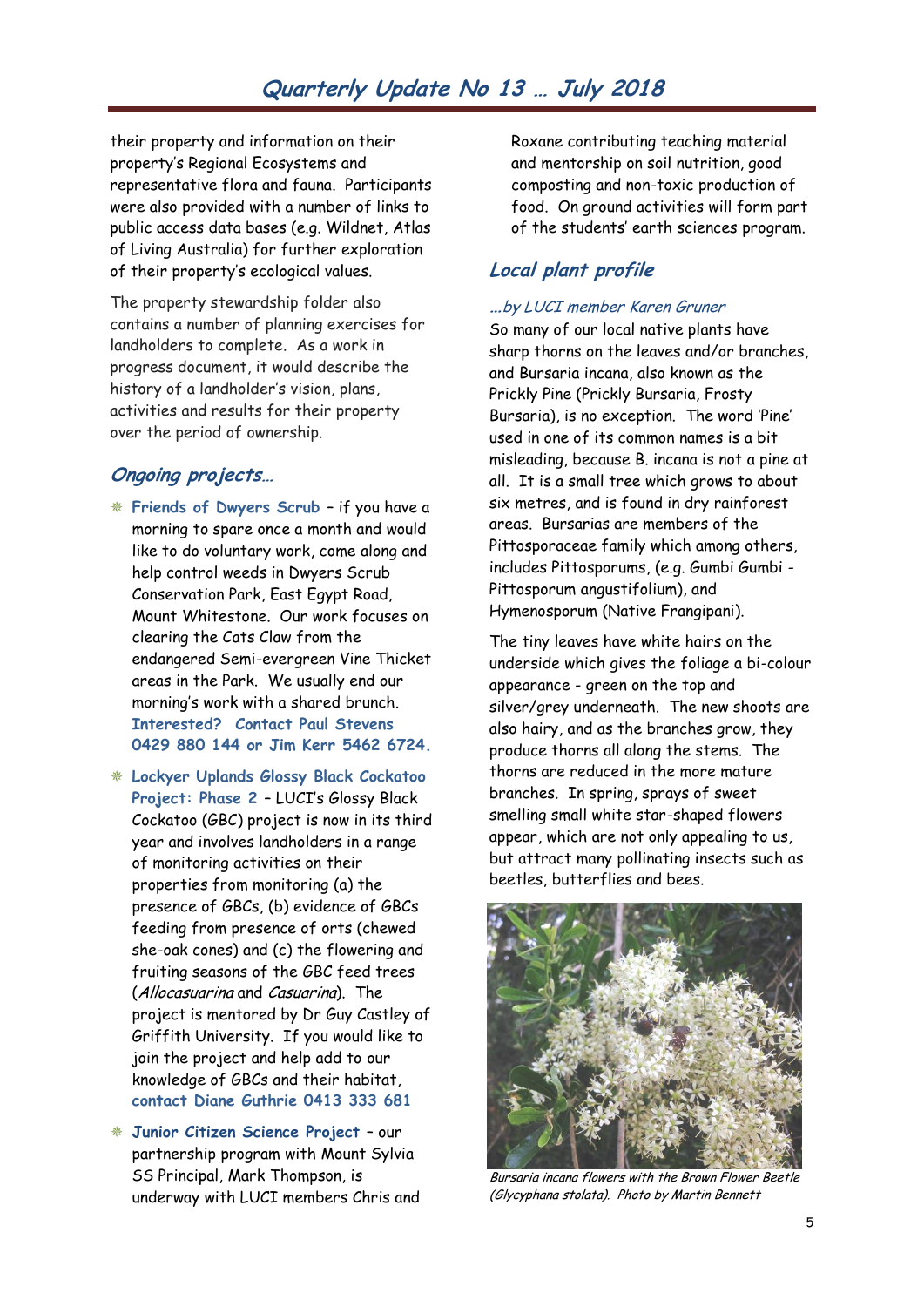**Upcoming events …**

Dawn Properties.

What follows is the formation of clusters of round woody pods that remain on the tree for months, eventually cracking open to reveal tiny brown seeds. I"ve successfully germinated the seeds, but it does take the best part of a year for those seedlings to be ready for planting out.



Bursaria incana seed pods. Photo by Martin Bennett

About five years ago, my very first planting on the property included about half a dozen Bursaria inacanas. Their growth in the first year was slow, but then they shot up quite quickly and have reached maturity. They are located in an area which is susceptible to frost, and have not shown any signs of frost damage. I really like the shape of the trees; they are quite narrow, so it"s easy to fit several other plants around them, and the older branches have an attractive slight weeping habit. The leaves are very small and make a nice contrast growing beside other trees with larger foliage.

An unexpected surprise occurred last summer: I went wandering through that same planted area and noticed that every Bursaria tree had a finch nest in its centre! They would belong to either the Red-browed Finch (Neochmia temporalis), or the Doublebarred Finch (Taeniopygia bichenovii). The nests are ball-shaped with a small entrance hole. Such small birds are taking advantage of the marvellous protection from predators that the thorns and the dense foliage provide.

Entry forms with submission and prize details will be available from the  $13<sup>th</sup>$ August on the LUCI website (see link below). Winners will be announced at an exhibition of shortlisted entries to be opened by LVRC Mayor, Ms Tanya Milligan, at 5:30pm on Saturday, 3rd November at Stockyard Creek Community Hall. Enquiries contact Penny Kidd 0407 581 996 [www.lockyeruplandscatchmentsinc.word](http://www.lockyeruplandscatchmentsinc.wordpress.com/) [press.com](http://www.lockyeruplandscatchmentsinc.wordpress.com/) 

**LUCI's inaugural** *Lockyer in the Wild* 

From Monday 13<sup>th</sup> August, LUCI invites budding wildlife photographers to submit their best photos of the Lockyer Valley"s own fauna, flora or fungi for judging. Entrants have a chance to win cash prizes from major sponsor Lockyer Valley Regional Council and prize donors Lockyer Printing, jAK & Mo Taste Co, Rosier Futures and

**Nature Photography Competition**

#### **Spring Walk, Sunday 23 rd September Arrive 7:15am for 7:30am start**

The special interests of LUCI"s Spring Walk will be bird life and flora in Semievergreen vine thicket areas on a member's property. The walk's coleaders will be Deb Metters (Healthy Land and Water) and LVRC"s Environment Officer Martin Bennett. The morning will conclude with the usual BYO morning tea to share. Numbers will be limited, so book your place through Peter Darvall on 5462 6841. Sturdy shoes will be in order and

remember your hat, sunscreen and water bottle.

**Important number: Wildlife carers Kath and Steph 0410 334 661 (available 24/7)**

Karen Gruner www.tanglewoodnatives.com.au